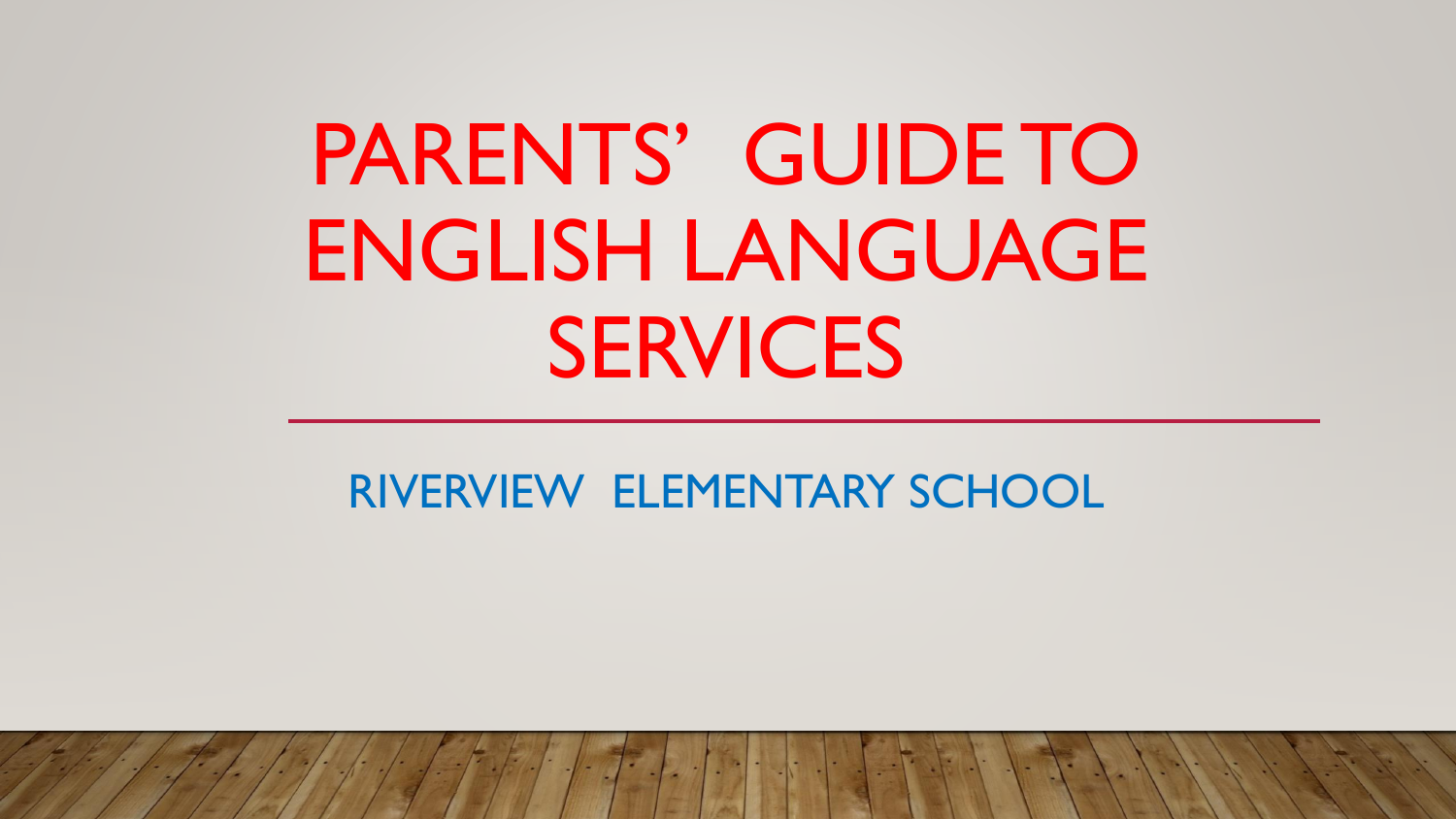## HOW DOES MY CHILD QUALIFY FOR ELL SERVICES?

- A home language survey (HLS) is given to all incoming students in the district. If a parent indicates that a language other than English is spoken in the home, the student is given the Language Assessment Scale (LAS) screener.
- If the student shows that he or she needs help in reading, writing, listening, or speaking in English, s/he qualifies for ELL services.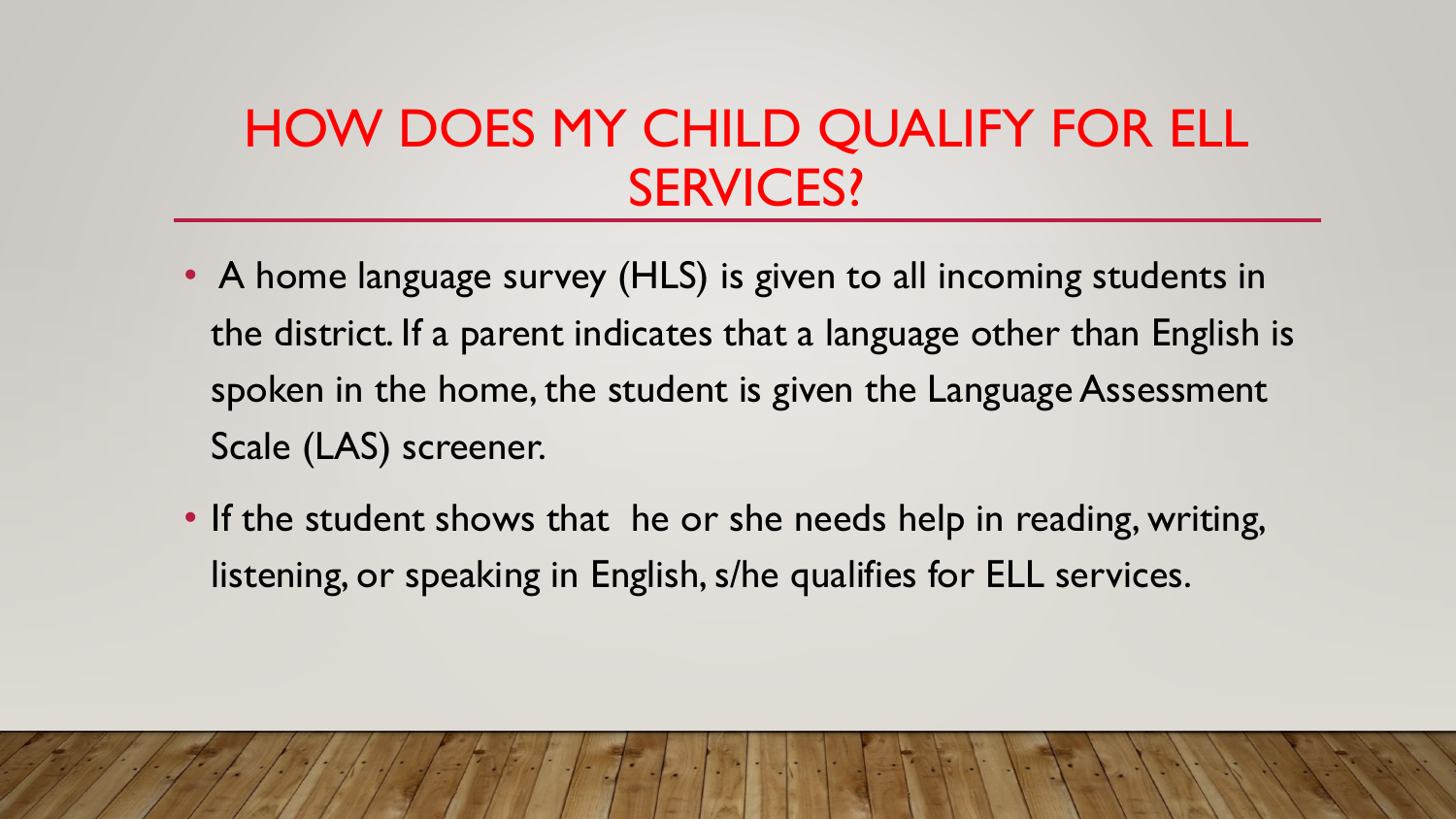#### WHO IS IN THE ELL PROGRAM?

- Students come from homes where a variety of languages are spoken. Some of the variety of languages we have here at Riverview include Punjabi, Spanish, Chinese, Farsi, Swahili, and Arabic.
- We are an ELL center school; we are lucky to have students from many cultures here. About 10% of our students receive ELL services.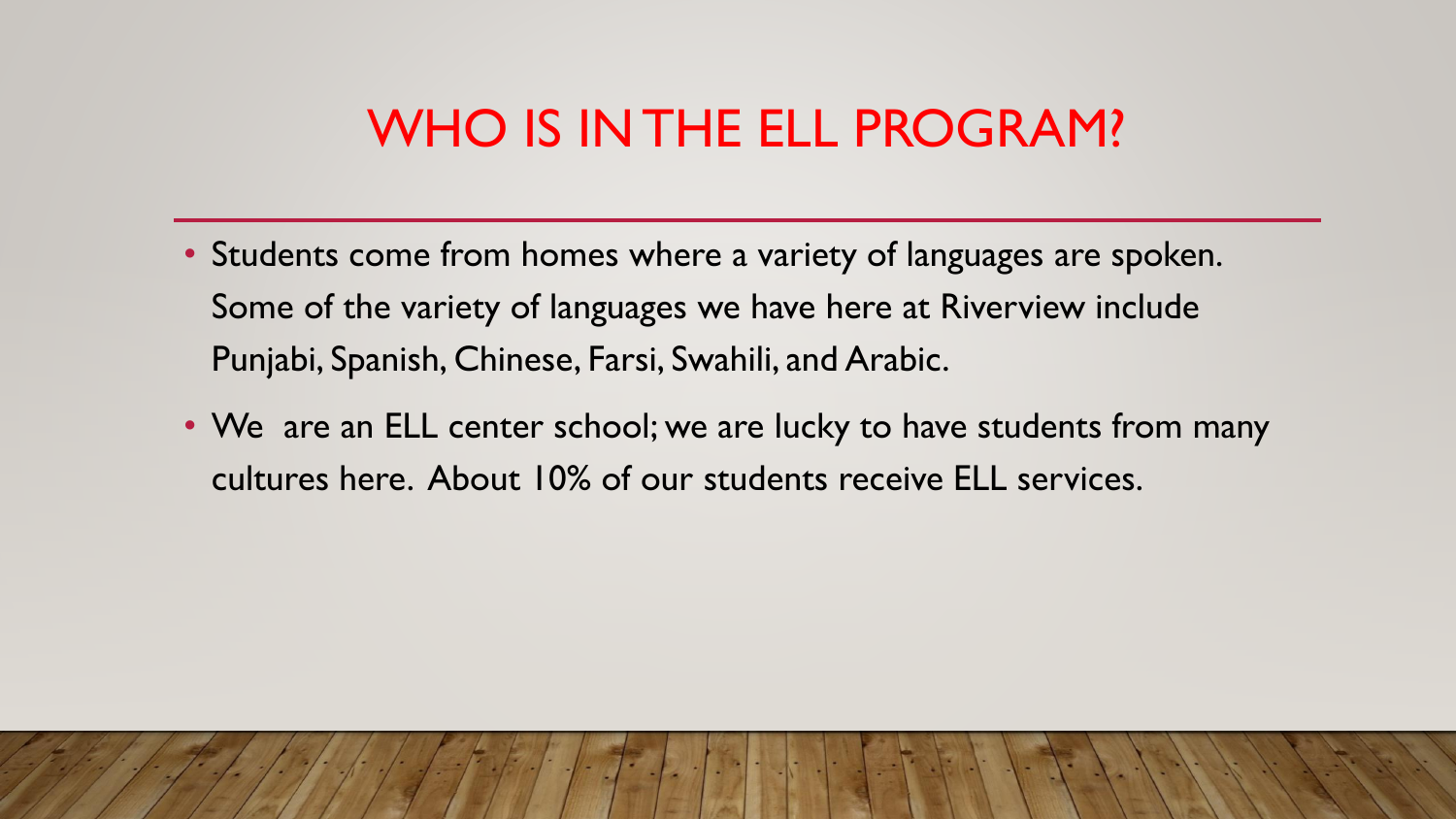## HOW MUCH TIME WILL MY STUDENT RECEIVE SERVICES EACH DAY?

- The amount of time each student receives services depends on the need of the student. Each group meets for thirty minutes four to five times a week.
- Students may receive reading, language, and/or math support.
- Some students may only receive services once a day or once a week, and some students receive services two or more times a day.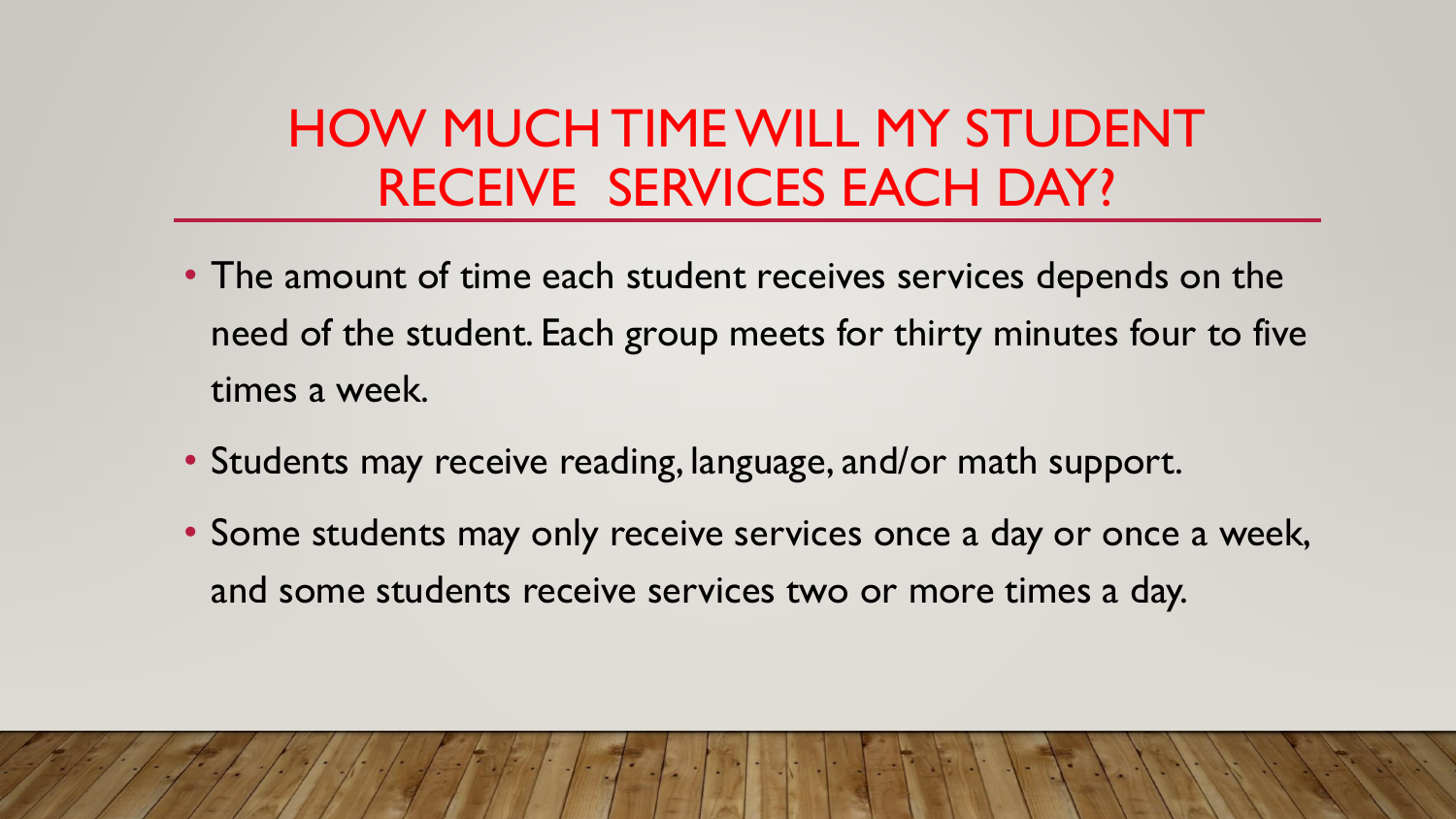## WHAT IF RIVERVIEW IS NOT MY HOME SCHOOL?

- Riverview is an ELL center school, so students from Mize, Belmont, Horizon, Clear Creek, and Prairie Ridge receive services at Riverview Elementary.
- No ELL services are offered at the other elementary schools in the district, except for Starside Elementary.
- Free bussing is available for ELL students to and from Riverview Elementary School.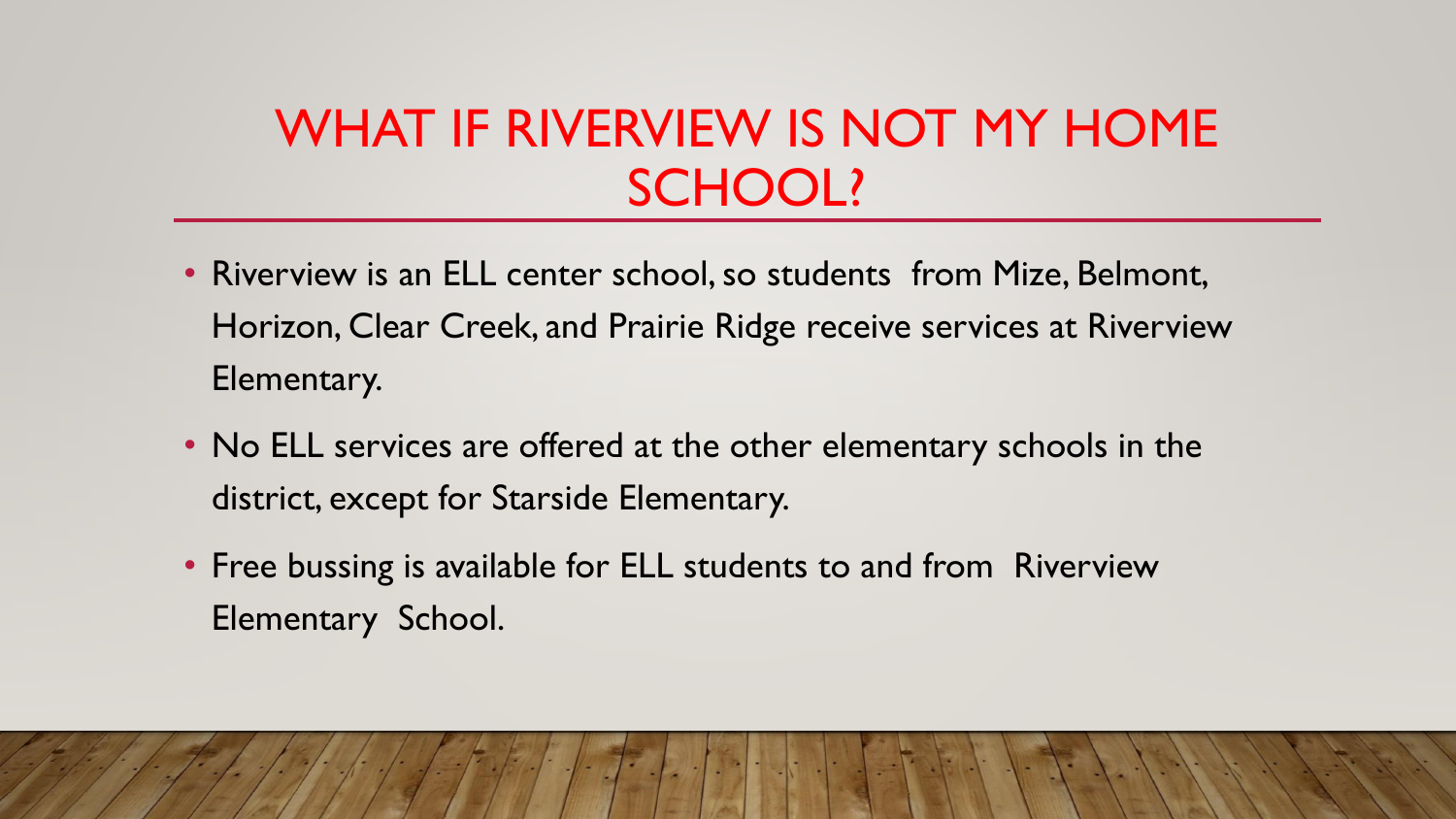## WILL MY STUDENT MISS CLASSWORK FOR ELL SERVICES?

- All students in the building switch classes for reading and math flight school (practice time), so your student WILL NOT miss new instruction.
- Language support is given at a time when no new instruction is given.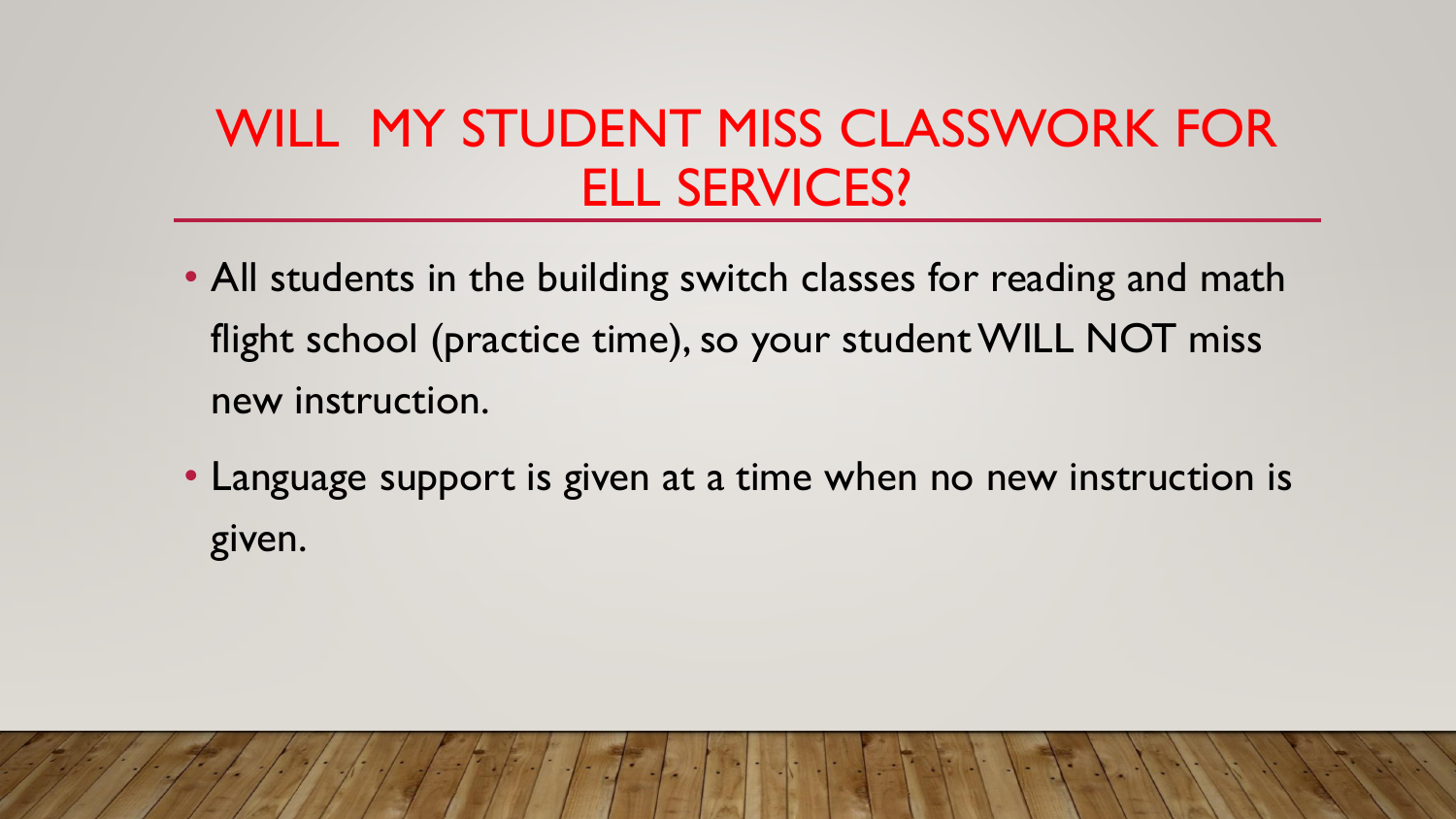#### HOW LONG WILL MY STUDENT RECEIVE ELL SERVICES?

- A student will receive ELL services until he or she receives a proficient score on the state ELL proficiency exam, the KELPA.
- After scoring proficient on the KELPA, the student is monitored for two years.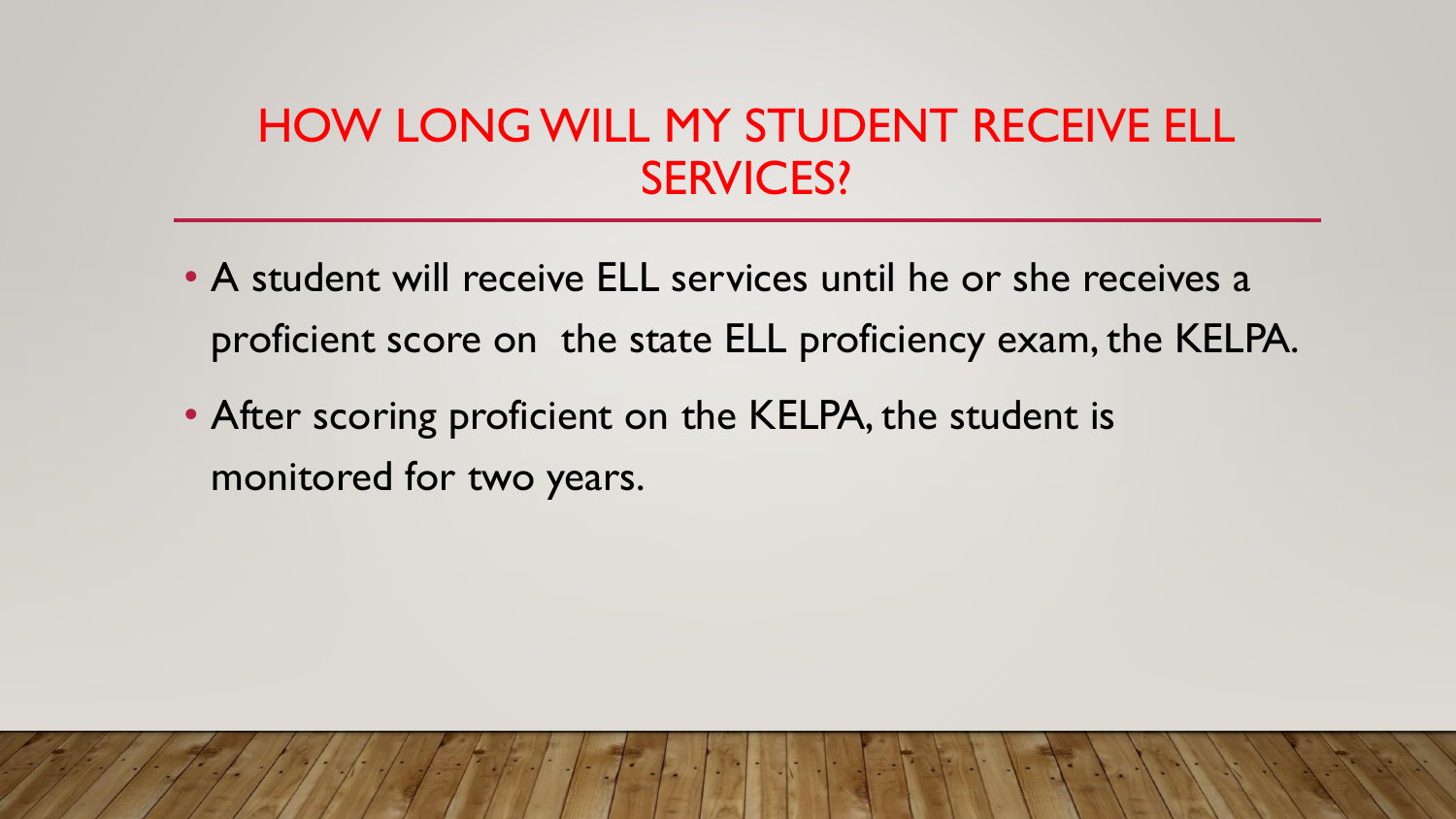#### WHAT ARE THE BENEFITS OF ELL SUPPORT FOR STUDENTS ?

- ELL staff (two teachers and two paraprofessionals) work with the students' classroom teacher to develop academic skills (reading, writing, listening, and speaking standard, academic English) as well as language and math skills.
- The ELL department can be a "safety net" for ELL students if they experience struggles as they go through the school year.
- We provide support in class for applying language to various activities.